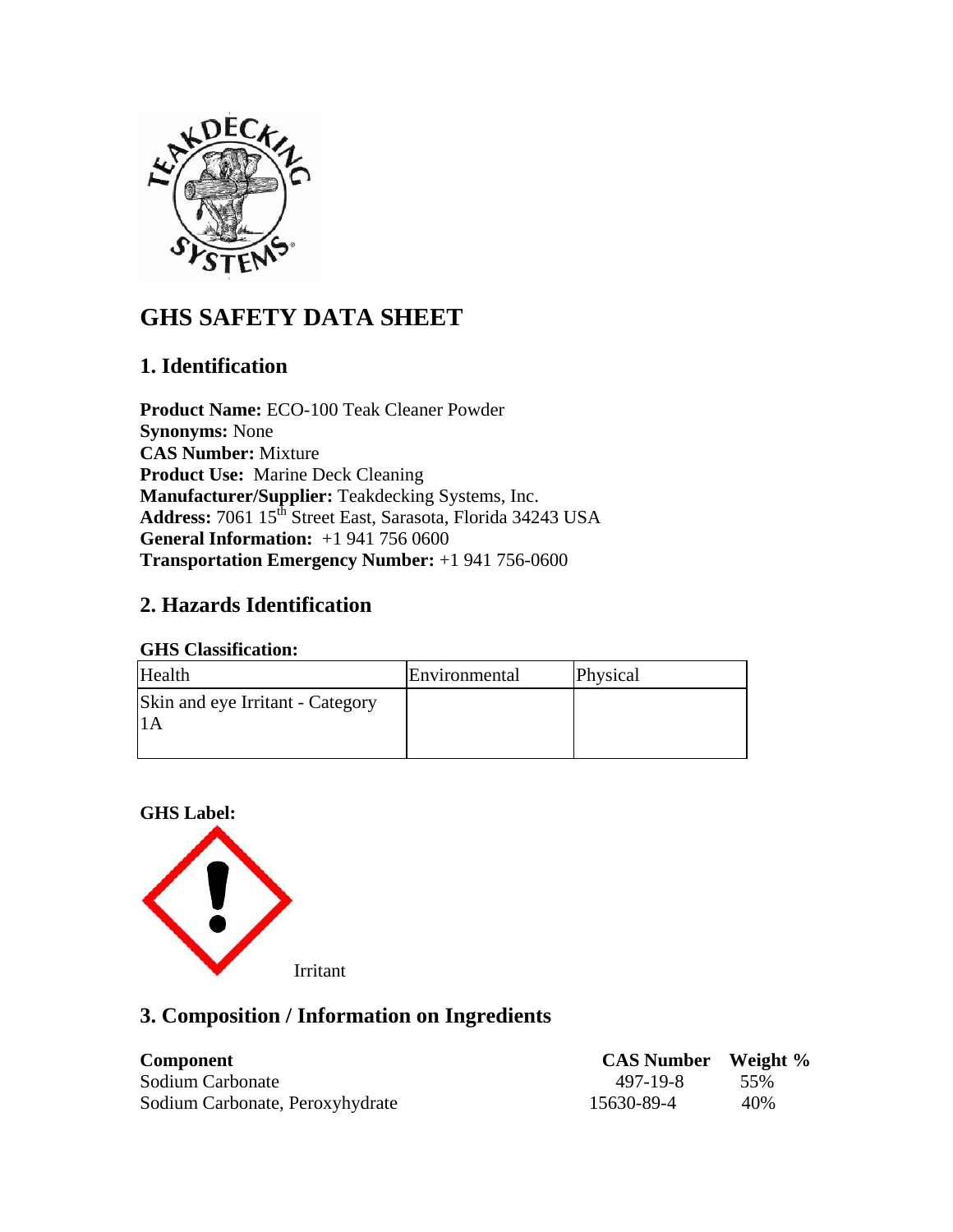## **4. First Aid Measures**

**Eye:** Eye irritation. Flush immediately with large amounts of water for at least 15 minutes. Eyelids should be held away from the eyeball to ensure thorough rinsing. Consult a physician.

**Skin:** Flush skin thoroughly with water. If burning or redness continues, seek medical attention.

**Inhalation:** Move to fresh air and administer oxygen if breathing is difficult. Seek immediate medical attention.

**Ingestion:** Drink plenty of water. Do not induce vomiting. Seek medical attention.

## **5. Fire Fighting Measures**

**Suitable Extinguishing Media:** N/A

**Fire Fighting Procedures:** N/A

**Unusual Fire and Explosion Hazards:** N/A

**Combustion Products:** Oxygen evolves from contaminated material. Evolved oxygen can support combustion.

## **6: Accidental Release Measures**

**Small spills:** Sweep up and place in approved container for disposal. Flush area with water.

# **7. Handling and Storage**

#### **Handling**

Do not get in eyes, on skin or on clothing. Keep container closed. Use good personal hygiene practices. Wash hands before eating, drinking, smoking. Avoid breathing dust.

#### **Storage**

Store in tightly closed containers in cool, dry, well-ventilated area.

WARNING: Pressure burst may occur due to decomposition in confined spaces/containers. Wet product decomposes exothermally and may cause combustion of organic materials.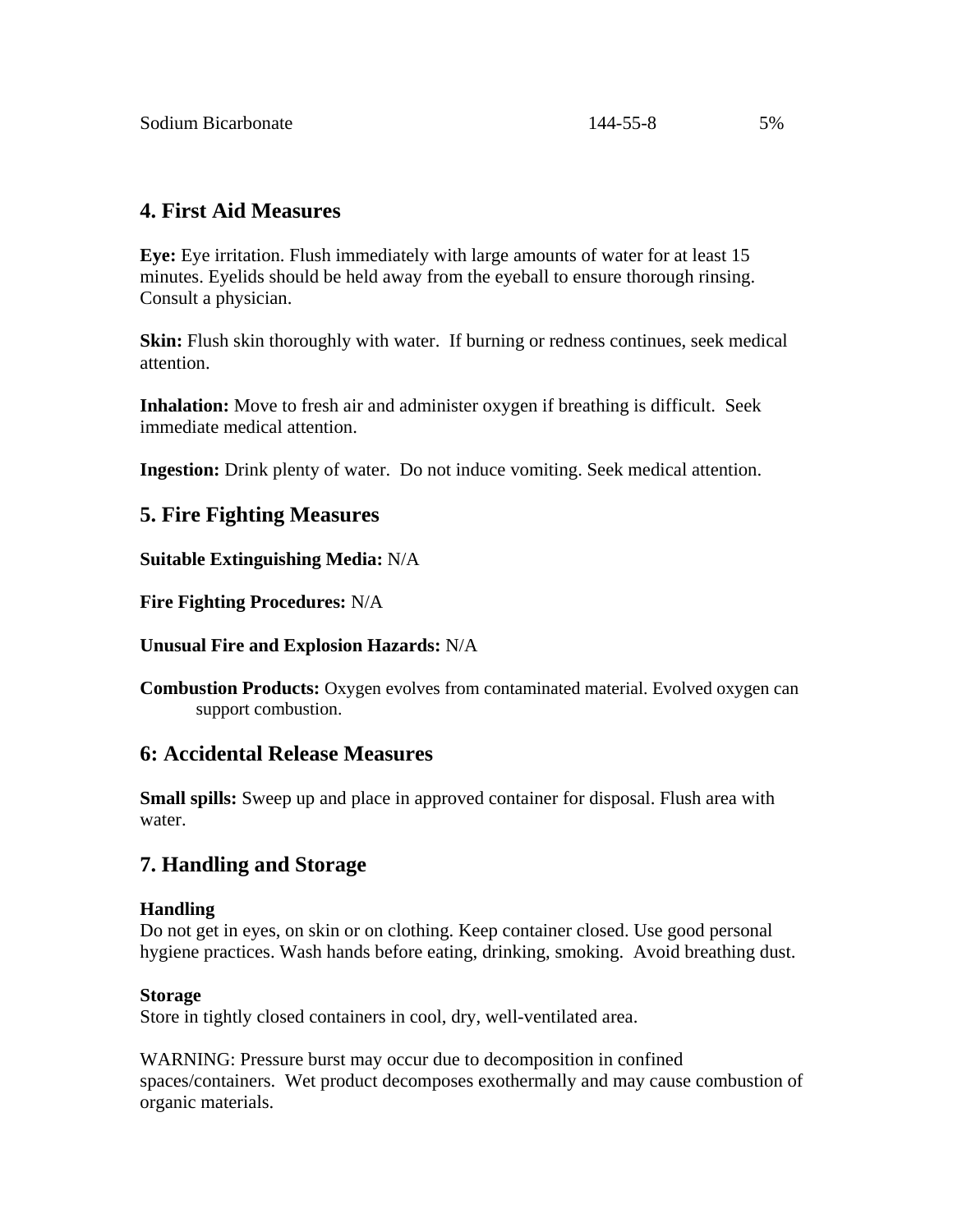# **8. Exposure Controls / Personal Protection**

**Exposure Limits:** Not Established.

**Engineering Controls:** Good ventilation.

**Personal Protective Equipment (PPE)**

**Eye Protection:** Use safety glasses.

**Skin Protection:** Avoid skin contact. Wear gloves impervious to conditions of use.

**Respiratory Protection:** Not required under normal conditions. Dust mask recommended when handling dry powders.

## **9. Physical and Chemical Properties**

**Flashpoint:** N/A **Autoignition Temperature:** N/A **Boiling Point:** N/A **Melting Point:** N/A **Vapor Pressure:** N/A **Vapor Density(Air=1):** N/A **% Solubility in Water:** Complete **Pour Point:** N/A **Molecular Formula:** Mixture **Odor/Appearance:** White, crystalline powder. **Lower Flammability Limit:** Non Flammable **Upper Flammability Limit:** Non Flammable **Specific Gravity:** 1.06 **Viscosity:** No Data **pH:** Alkaline **Molecular Weight:** Mixture

## **10. Stability and Reactivity Stable**

**Chemical Stability:** Stable under normal conditions. Product will evolve oxygen upon contact with water.

**Conditions To Avoid:** High temperatures, high humidity levels, contaminants.

**Incompatibility (Materials to Avoid)** Reducing agents, heavy metal salts, flammable substances.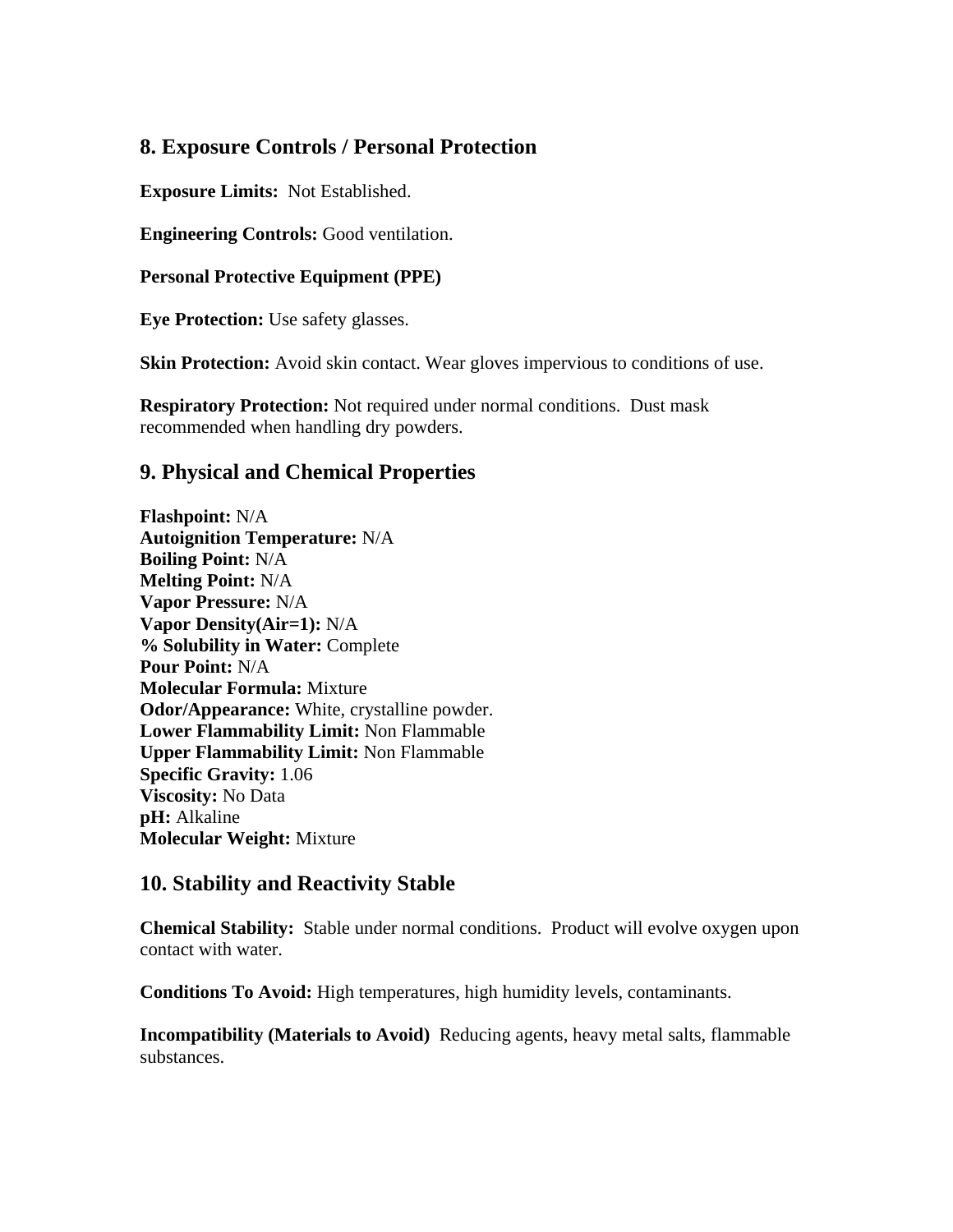**Hazardous Decomposition Products (from burning, heating, or reaction with other materials)** Oxygen evolves from contaminated material which can support combustion.

**Hazardous Polymerization** Will not occur

## **11. Toxicological Information**

#### **Signs And Symptoms Of Exposure (Acute effects)**

**Eyes:** Possibly a severe eye irritant if not treated promptly. Possible corneal damage from extended exposure.

**Skin:** Irritation, burning and redness from prolonged or repeated contact.

**Ingestion:** May cause pain, vomiting and irritation to the mouth and throat. Harmful if swallowed.

**Inhalation:** Dust may cause irritation to the upper respiratory tract.

**Signs And Symptoms Of Exposure (Possible Longer Term Effects)** Skin irritation and dryness. Possible corneal damage from eye exposure.

**Medical Conditions Generally Aggravated By Exposure** Sensitive skin

#### **Carcinogens Under OSHA, ACGIH, NTP, IARC, Other**  This product contains no carcinogens in concentrations of 0.1 percent or greater.

**Target Organ Effects:** None known. **Chronic Effects:** None known. **Acute Toxicity Values Oral**  $LD_{50}$  **(Rat)** = No Data **Dermal LD<sub>50</sub> (Rabbit) = No Data Inhalation LC<sub>50</sub> (Rat) = No Data** 

**12. Ecological Information Ecotoxicity** No Data

**Environmental Fate** No Data

# **13. Disposal Considerations**

Comply with all Federal, State and Local Regulations.

# **14. Transport Information**

**DOT Non-Bulk Shipping Name:** Not Regulated